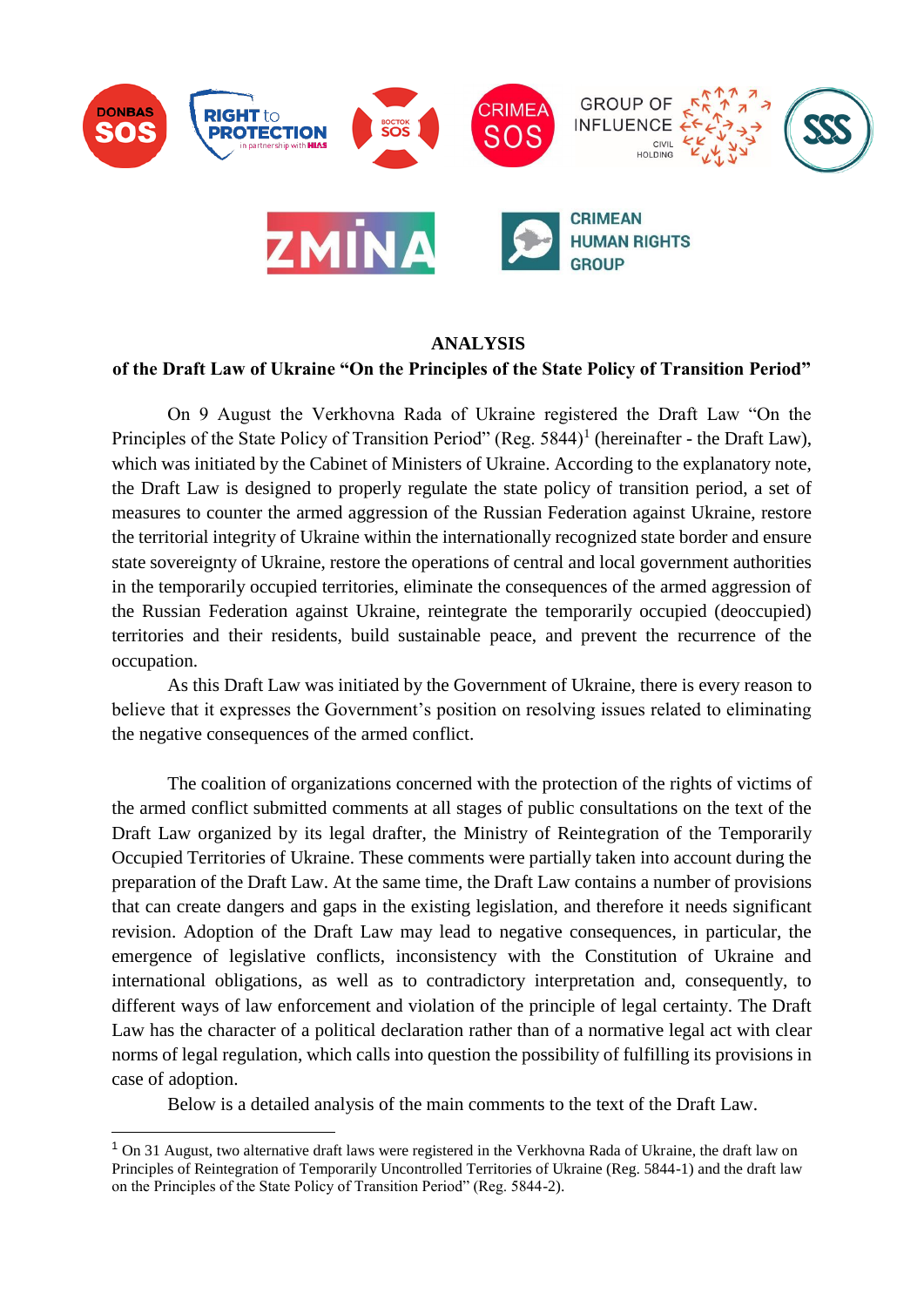# **1. Some proposals for the introduction of new terms in the legislation need to be revised and substantially refined in order not to violate the principle of legal certainty and to prevent misinterpretation and incorrect law enforcement.**

Article 1 of the Draft Law contains a number of definitions that are novel for Ukrainian legislation (in particular, "transition period", "conflict period", "post-conflict period", "temporary occupation", "convalidation", "contact line", "territorial communities on the contact line", "deoccupied territories", etc.). However, some of these novelties are incorrectly defined, which leads to contradictions with the norms of international law, as well as with the provisions of national law. In addition, the scope of some concepts, which are presented quite broadly in the definitions, is significantly narrowed in the text of the Draft Law.

Thus, it is [doubtful whether it is reasonable](https://context.reverso.net/%D0%BF%D0%B5%D1%80%D0%B5%D0%B2%D0%BE%D0%B4/%D0%B0%D0%BD%D0%B3%D0%BB%D0%B8%D0%B9%D1%81%D0%BA%D0%B8%D0%B9-%D1%80%D1%83%D1%81%D1%81%D0%BA%D0%B8%D0%B9/doubtful+whether+it+is+reasonable) to distinguish the concepts of "transition period", "conflict period", "post-conflict period". Analyzing the definition of these concepts, it should be noted that the terms "conflict period" and "post-conflict period" are in fact components of the term "transition period". The latter shall mean "*the period of time during which the State implements its policy to counter the armed aggression of the Russian Federation against Ukraine, restore the territorial integrity of Ukraine within its internationally recognized borders, and ensure the state sovereignty of Ukraine, restore the operations of central and local government authorities in the temporarily occupied territories as well as eliminate the consequences of the Russian aggression against Ukraine, reintegrate the temporarily occupied (deoccupied) territories and their residents, build sustainable peace, and prevent further occupation*." The definition of "conflict" and "post-conflict" periods is characterized by the fact that the first covers the time when active hostilities are carried out to restore territorial integrity, and the second covers the time when the reintegration of deoccupied territories and the restoration of constitutional order there take place. Although the general concept of the state policy of transition period and the text of this Draft Law is built on this division of the transition period into "conflict" and "post-conflict", it is impractical to separate two fundamentally similar terms.

In addition, it should be noted that Article 1 of the Law of Ukraine "On Mobilization Training and Mobilization" defines a "special period" that begins *"from the moment the mobilization decision is announced (except for the target one) or entrusted to the implementing entities regarding covert mobilization or from the moment the martial law is introduced in Ukraine or in some of its localities and covers the time of mobilization, wartime and the partial reconstruction period after the end of hostilities."* Thus, as can be seen, the definition of the "conflict" and "post-conflict" periods already partially coincides with the definition of the "special period", which may cause misinterpretation of the relevant legislation and incorrect law enforcement.

The Draft Law contains the concept of "transitional justice", which is defined as *"a set of measures specified in this Law and other laws to eliminate the consequences of violations of the rule of law, human and civil rights and freedoms caused by the armed aggression of the Russian Federation against Ukraine, including measures to restore the rights and freedoms, compensate for damages, ensure justice and reconciliation, and prevent further occupation."* Firstly, the challenge lies in the fact that the concept of "transitional justice" is translated into Ukrainian in two different ways: "*perekhidna yustytsiia*" and "*perekhidne pravosuddia*". The first is used solely in this Darft Law and the second is a stable expression which is already contained in the Ukrainian legislation. In particular, this concept is found in a number of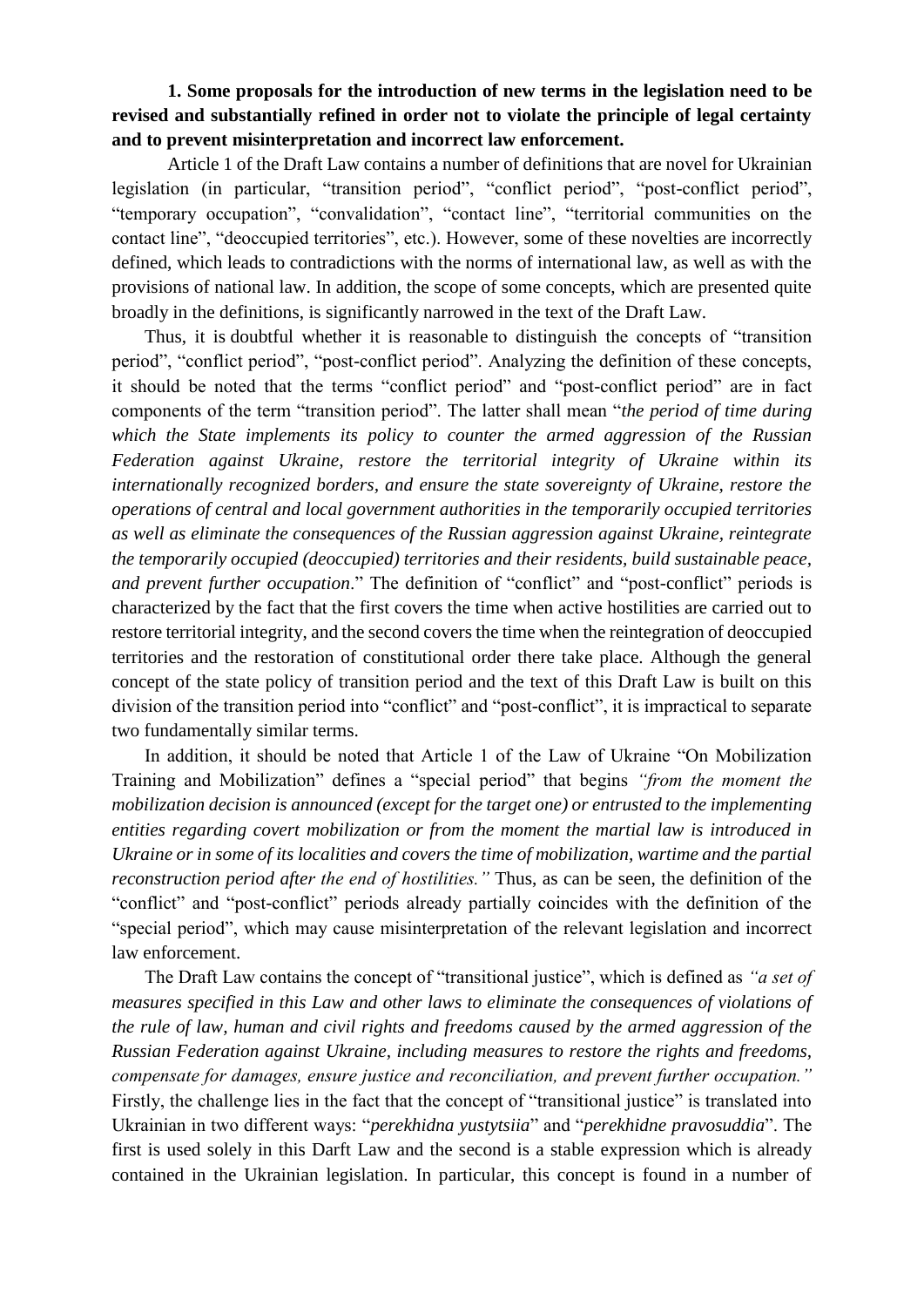strategic documents, namely Strategy of Deoccupation and Reintegration of the Temporarily Occupied Territory of the Autonomous Republic of Crimea and the City of Sevastopol, approved by the Decree of the President of Ukraine № 117/2021 of 24 March 2021, National Human Rights Strategy approved by the Decree of the President of Ukraine № 119/2021 of 24 March 2021 and others). Thus, the authors of the Draft Law actually propose to introduce a new concept that will exist in the legislation of Ukraine simultaneously with another concept that is identical in content. Secondly, in Section II of the Draft Law "Certain Aspects of Transitional Justice", which discloses the content of the relevant parts of transitional justice, its content is significantly narrowed compared to the definition contained in Article 1 of the Draft Law. Although the authors of the Draft Law note that this is a description of its separate aspects, it is unclear where all the aspects of transitional justice are described and what is the relationship between transitional justice and the transition period (conflict and post-conflict periods). For example, according to the definition contained in Article 1 of the Draft Law, the issue of compensation for damage caused by the armed conflict is part of transitional justice. At the same time, the issue of compensation for the damage caused by the conflict is mainly disclosed in Article 3 "Aggressor State, Occupying Power" (this article is not included to the Section on Transitional Justice). Furthermore, building a succession pool, by definition, is a measure within one of the four elements of transitional justice, namely "non-recurrence of the armed conflict." At the same time, the authors of the Draft Law consider building a succession pool for service in the deoccupied territories to be a measure of the conflict period.

The appropriateness of introducing such concepts as "contact line" and "territorial communities on the contact line" (paragraphs 10, 11 of Part 1 of Article 1 of the Draft Law) also raises significant doubts. This proposal contains several components. First, a new term "contact line" is introduced. Today, Ukrainian legislation uses the following terminology: ["demarcation line"](https://zakon.rada.gov.ua/laws/show/815-2019-%D0%BF#Text), ["settlements on the line of contact"](https://zakon.rada.gov.ua/laws/show/1085-2014-%D1%80#Text), ["administrative border with the](https://zakon.rada.gov.ua/laws/show/367-2015-%D0%BF#Text)  [temporarily occupied territory of the Autonomous Republic of Crimea and the city of](https://zakon.rada.gov.ua/laws/show/367-2015-%D0%BF#Text)  [Sevastopol"](https://zakon.rada.gov.ua/laws/show/367-2015-%D0%BF#Text), ["border of the temporarily occupied territories"](https://zakon.rada.gov.ua/laws/show/2268-19#Text). At the same time, the term "contact line" used in this Draft Law is a translation loan word from the English "**contact line"** or "**line of contact**" and it is not found in Ukrainian legislation. Given this, in the event of the adoption of this Draft Law, it will be necessary to completely replace the terminology of bylaws in order to comply with its provisions. Secondly, the very proposal to create a definition of territorial communities on the contact line is wrong, because the status of territorial communities on the line of demarcation does not change their status as territorial communities. They remain territorial communities, and their list can be created by a separate legal act and this process does not require a legal definition of this concept.

Instead, some important definitions are missing in the Draft Law (for example, there is no definition of "national dialogue", "dialogue processes", "victims of the armed aggression", etc.).

## **2. The Draft Law provides for the expansion of the powers of the President of Ukraine in an unconstitutional manner.**

A number of articles of the Draft Law establish specific powers of the President of Ukraine, namely:

- authorization of members of the Parliament of Ukraine, local councilors, local government authorities, and their officials to make contacts and interact with the Russian Federation, its central and local government authorities, occupying forces and occupation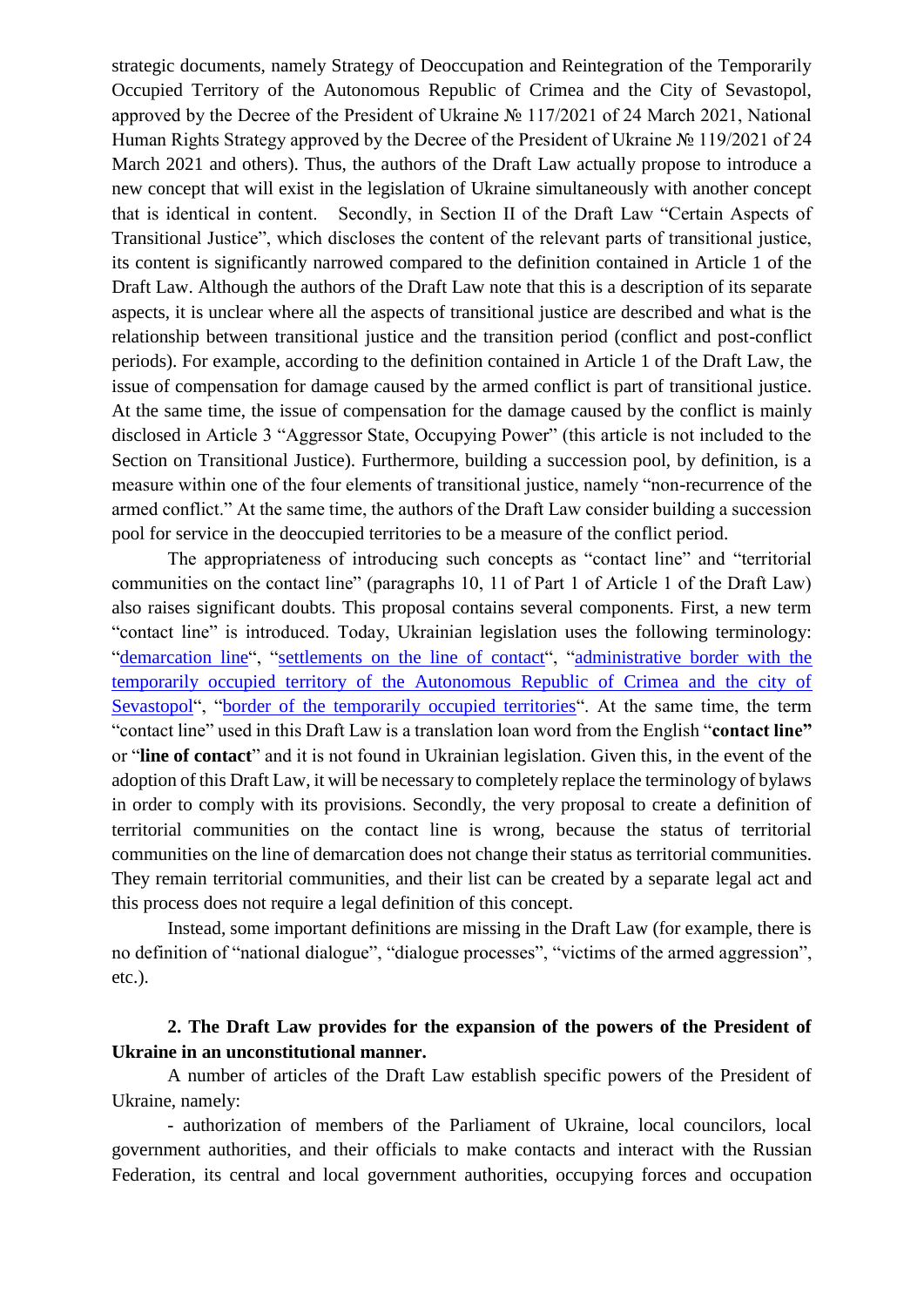administrations, and their officials regarding the elimination of the consequences of the armed aggression of the Russian Federation against Ukraine (Part 8 of Article 5 of the Draft Law);

- setting a date marking the restoration of the territorial integrity of Ukraine (Part 6 of Article 6).

It should be noted that the exhaustive list of the powers of the President of Ukraine is contained in the Constitution of Ukraine, as indicated in paragraph 31 of Part 1 of Article 106. In turn, this Article does not contain any of the above-mentioned powers of the President of Ukraine. The Constitution of Ukraine has the highest legal force according to its Article 8, and the laws of Ukraine must comply with it. Therefore, the powers of the President of Ukraine cannot be extended by laws, i.e. the acts of lower legal force compared to the Constitution of Ukraine.

In the field of national security and defence, Article 106 of the Constitution of Ukraine defines the President of Ukraine as the one who ensures the independence of the State and national security (Article 106 Part 1 para. 1) and the Supreme Commander-in-Chief of the Armed Forces of Ukraine (Article 106 Part 1 para. 17). Acting in this capacity, the President of Ukraine exercises the following powers:

- submits the proposal to the Verkhovna Rada of Ukraine regarding the appointment of the Minister of Defence of Ukraine (Article 106 Part 1 para. 10);
- appoints and dismisses the high command of the Armed Forces of Ukraine and other military formations; administers the national security and defence of the State (Article 106 Part 1 para. 17);
- is the Head of the National Security and Defence Council of Ukraine (Article 106 Part 1 para. 18);
- submits to the Verkhovna Rada of Ukraine a declaration of a state of war and in the event of armed aggression against Ukraine adopts a decision on the use of the Armed Forces of Ukraine and other military formations established in compliance with laws of Ukraine (Article 106 Part 1 para. 19);
- adopts, in accordance with the law, a decision on general or partial mobilization and the introduction of martial law in Ukraine or in its particular territories, in the event of a threat of aggression, or danger to the independence of Ukraine (Article 106 Part 1 para. 20).

As can be seen from this list, the powers of the President of Ukraine are to appoint and dismiss officials, as well as to declare a state of war, martial law, mobilization. The powers proposed in the text of this Draft Law go beyond the exhaustive list of powers established by Article 106 of the Constitution of Ukraine, and therefore there is a risk of recognizing such provisions of the Draft Law, if adopted as law, unconstitutional. It should be noted that the text of the Draft Law in this regard does not differ significantly from its previous version. Controversial norms of the previous version, which were available for public discussion, were left unchanged or incorporated into other articles of the Draft Law. The example is the powers of the President of Ukraine to determine the contact line and the list of temporarily occupied areas, territories of territorial communities and their parts, the list of territorial communities on the contact line, which was transferred from Article 1 of the previous version to Article 4 of the registered Draft Law.

In addition, some of the provisions proposed by the Draft Law on the powers of the President of Ukraine clearly indicate the sphere of the administrative-territorial organization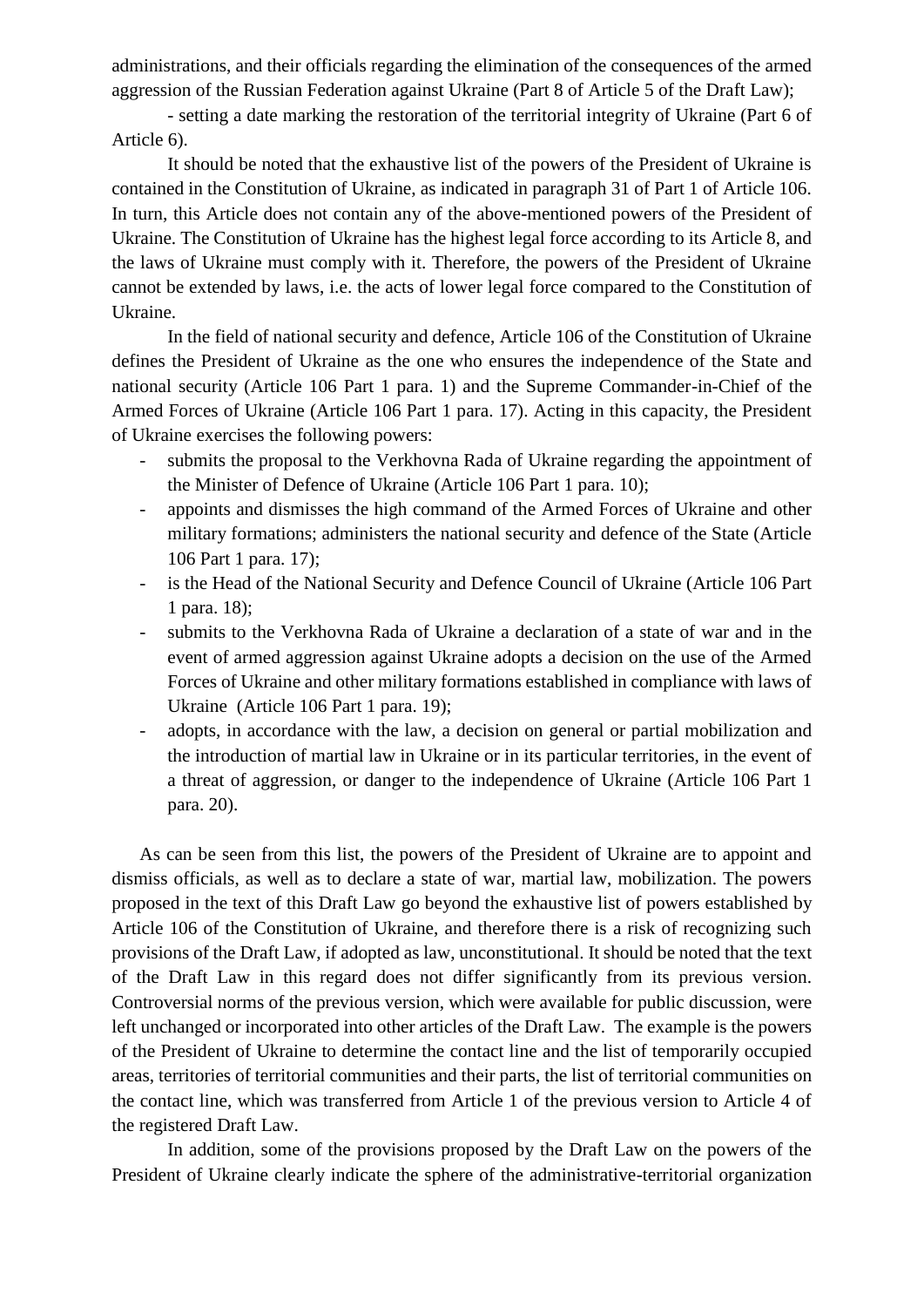(Articles 4 and 6 of the Draft Law), which may contradict Article 106 of the Constitution of Ukraine. Because whatever is connected with this sphere does not belong to the powers of the President of Ukraine. Instead, the sphere of the administrative-territorial organization is administered by the Verkhovna Rada of Ukraine and the Cabinet of Ministers of Ukraine. Thus, proposals to grant the President of Ukraine certain powers in the sphere of the administrativeterritorial organization are not inherent to the presidency in accordance with the Constitution of Ukraine.

Another innovation is Part 8 of Article 5 of the Draft Law which states that "*members of the Parliament of Ukraine, local councilors, local government authorities, and their officials may not make contacts and interact with the Russian Federation, its central and local government authorities, occupying forces and occupation administrations, and their officials regarding the elimination of the consequences of the armed aggression of the Russian Federation against Ukraine unless authorized by the President of Ukraine."* The wording of this norm clearly indicates the range of issues for the solution of which it is allowed to make contacts with the Russian Federation only with the authorization of the President of Ukraine. These are issues related to the elimination of the consequences of armed aggression. It should be noted that such a right of the President, on the one hand, may follow from his authority as the head of the State to represent the State in international relations, administer the foreign political activity of the State, conduct negotiations and conclude international treaties (Article 106 Part 1 para. 3). In this case, it makes no sense to record this power separately in the law, as the norms of the Constitution of Ukraine are the norms of direct action. On the other hand, based on the nature of the armed conflict (and the Draft Law is aimed at eliminating the consequences of the latter) and the logic of things, such a right should provide for the empowerment of certain persons to represent the State exclusively in the peace negotiation process for the purpose of concluding a peace treaty. However, as already mentioned, this is part of the understanding of the powers of the President of Ukraine as the head of the State, provided for in paragraph 3 of Part 1 of Article 106 of the Constitution of Ukraine. Nevertheless, Part 8 of Article 5 of the Draft Law contains a very broad wording without its detailing and without instructions in particular on the peace negotiation process. It should be noted that the issues related to the elimination of the consequences of the armed aggression of the Russian Federation against Ukraine are much broader and the peace process is only a component of them. Therefore, it is worth clarifying this norm.

## **3. The components of transitional justice are described in fragments and do not constitute a holistic system**

The Draft Law contains Section II, devoted to certain elements of transitional justice (Articles 9-14 of the Draft Law). Based on the wording of the provisions of these articles, the elements that will receive their legislative regulation are the prosecution of persons guilty of gross violations of international human rights law and international humanitarian law; the search for the truth and the safeguarding the right to the truth. At the same time, other elements of transitional justice, in particular compensation and reparation, building a succession pool, are contained in other sections of this Draft Law, which already indicates a breach of the internal structure of this text and some internal inconsistency.

It is necessary to point out the fragmentary approaches to the elements of transitional justice. The issue of liability in this context can generally be divided into two areas: criminal liability for crimes against humanity and war crimes and restrictions on holding offices,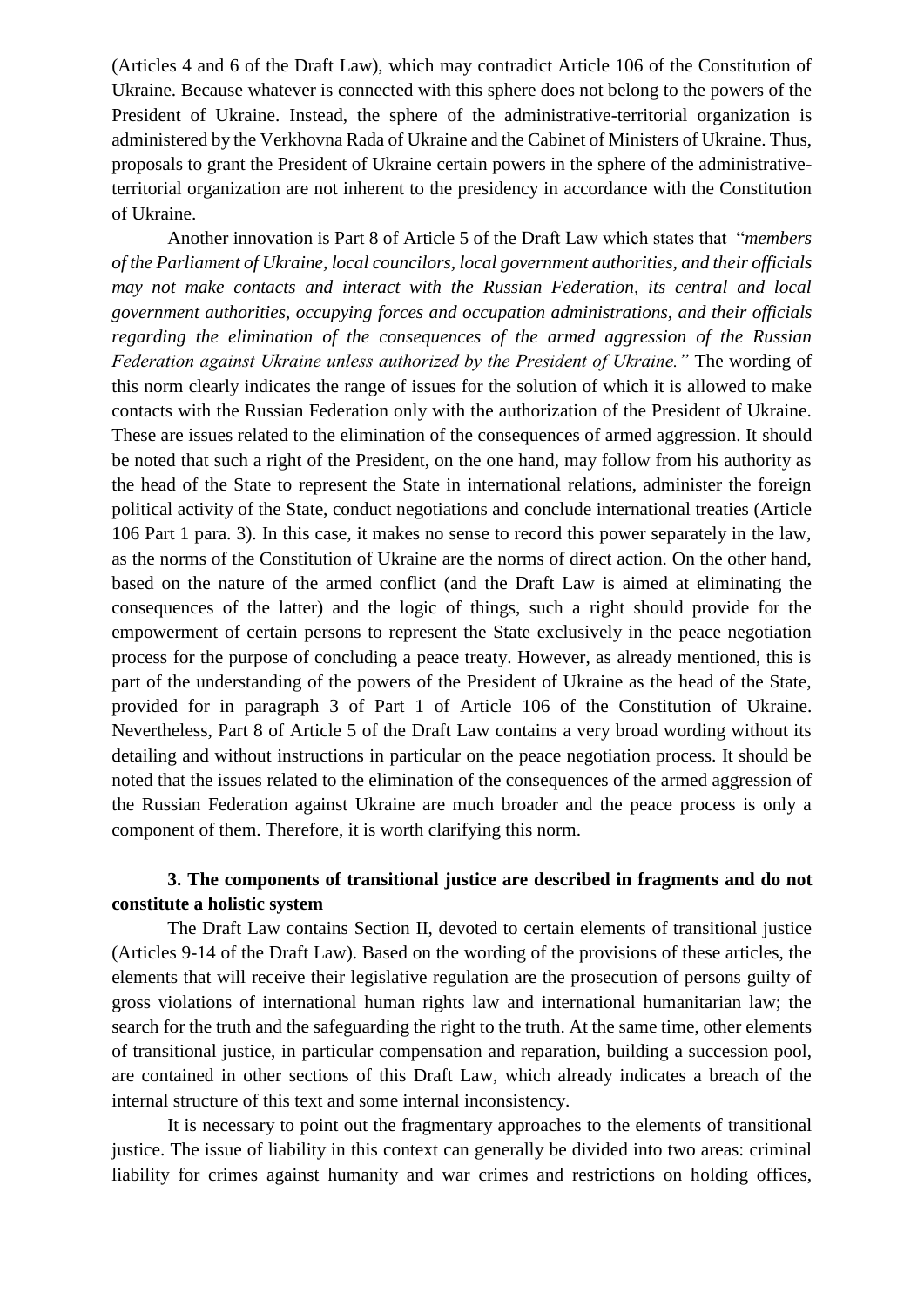including elected ones (lustration). The Draft Law covers both topics. However, Article 9, which provides for the prosecution of perpetrators of war crimes and crimes against humanity, deals only with amnesty and the principles of exemption from criminal liability, although the transitional justice component itself is much broader and covers more than just these issues. Similarly, Article 10 of the Draft Law, which de facto concerns lustration, defines only certain principles. In addition, the same methodological error was made in the text of this Draft Law as in previous editions, i.e. nothing is said about the current Law of Ukraine "On Purification of Power", which also establishes the principles of lustration and appropriate mechanisms. Part 2 of Article 10 of the Draft Law only states that the grounds and procedure for applying restrictions on holding offices are determined by law, however, without mentioning the existing law. In addition, the Final and Transitional Provisions again do not indicate whether the Law of Ukraine "On Purification of Power" will be amended or adopted in the new version. Given this, there is a risk that in the event of the adoption of a special law on restrictions on the right to hold office, in Ukraine there may be two laws concerning lustration.

Another element of transitional justice mentioned in the Draft Law is the search for the truth and safeguarding the right to the truth, as stated in Article 12 of the Draft Law. However, a more detailed analysis of this provision suggests that it is not about the right to the truth in the sense of transitional justice, but about the right to information, which is much narrower in content and can only be one of the components of the right to the truth. This element of transitional justice is closely linked to prosecution, and the right to the truth includes the right of victims of the armed conflict and society to know, inter alia, the progress of a criminal investigation. In addition, this component of transitional justice involves the establishment of non-judicial truth-seeking mechanisms that complement the national judicial system to better investigate cases of gross human rights violations.<sup>2</sup> However, the Draft Law is limited in this respect and contains only one article, Article 12, which is general and essentially substitutes concepts, i.e. the right to the truth is replaced by the right to information that does not correspond to the content of this element of transitional justice.

Given that, this Section requires careful study and meticulous analysis in terms of compliance with international instruments on transitional justice, which set out in detail the main purpose of transitional justice, its principles and objectives, and possibly refinement in terms of proper implementation of the elements of transitional justice. It should be noted that in accordance with the Resolution of the Human Rights Council of the UN General Assembly (A/HRC/RES/12/11/2009), States are encouraged to take into account the specifics of the context when developing public transition policies in order to prevent the recurrence of human rights violations and to ensure social cohesion, public education, process control and openness at the national and local levels. In addition, all necessary mechanisms, both judicial and extrajudicial, including prosecution, reparations, truth-seeking, institutional reforms, oversight of officials, or a combination of these tools, need to be put in place.<sup>3</sup>

**4. The issues of convalidation are very limited, and there is no even minimal description of how convalidation will take place, what are its general principles and mechanisms.**

-

<sup>2</sup> A/HRC/RES/12/12 - <https://undocs.org/A/HRC/RES/12/12>

<sup>3</sup> A/HRC/RES/12/11 - [https://documents-dds-](https://documents-dds-ny.un.org/doc/RESOLUTION/GEN/G09/165/92/PDF/G0916592.pdf?OpenElement)

[ny.un.org/doc/RESOLUTION/GEN/G09/165/92/PDF/G0916592.pdf?OpenElement](https://documents-dds-ny.un.org/doc/RESOLUTION/GEN/G09/165/92/PDF/G0916592.pdf?OpenElement)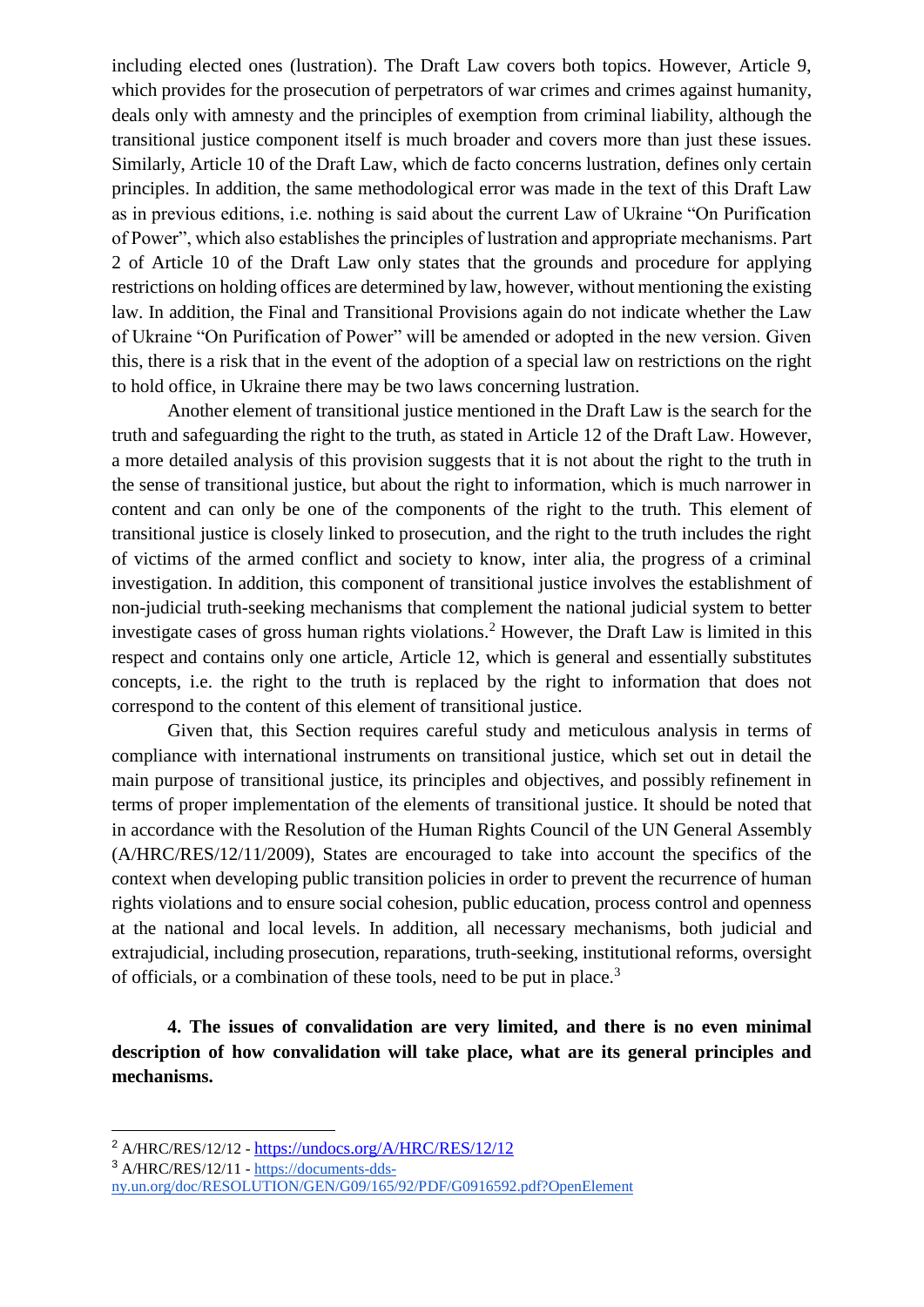The Draft Law defines the term "convalidation". However, apart from mentioning that the procedure for convalidation of transactions in the temporarily occupied territories will be defined in a separate law, there is no general understanding of the framework and principles of convalidation in this Daft Law. Therefore, parliamentarians are invited to support the very introduction of the convalidation procedure in the future without providing an explanation of how and by whom this procedure can be conducted.

At the same time, the section on convalidation is devoted to the state registration of civil status acts and the recognition of acquired qualifications, results and periods of study in the temporarily occupied territories. The issue of using information from documents issued in the temporarily occupied territories has been the subject of discussion for more than a year. Thus, there is still no administrative extrajudicial procedure for registering births and deaths in such territories, despite a direct indication in the  $Law<sup>4</sup>$  on the need to develop such a procedure. And although the Draft Law mentions this problem, no solutions are offered.

In addition, attention should be paid to the threat posed in Part 3 of Article 13 of the Draft Law. Thus, academic certificates issued in the temporarily occupied territories shall not be recognized. To obtain documents on basic secondary and complete general secondary education, certification of recognition of learning outcomes and periods of study in the temporarily occupied territories is carried out in the manner prescribed by the central executive body in the field of education and science. At the same time, the Draft Law does not mention the procedure for certification for the recognition of qualifications, results and periods of study in the higher education system obtained in the temporarily occupied territories. It follows from the logic of the Article that documents on higher education in the occupied territories are not recognized. However, currently, there is a well-established practice, according to which the certification of recognition of results and periods of study in higher educational institutions is carried out in accordance with the Order of the Ministry of Education and Science of Ukraine №537 dated 19.05.2016 "On approval of the Procedure for certification to determine qualifications and periods of study in the higher education system obtained in the temporarily occupied territory of Ukraine after February 20, 2014, registered with the Ministry of Justice of Ukraine on May 30, 2016, under № 793/28923." Thus, the Draft Law proposes to stop this practice without giving any reasons for such a decision.

One of the main components of transitional justice, among other things, is the establishment of relations with the residents of the occupied territories and their reintegration. During the seven years of occupation in these territories, a large number of educational documents have been obtained, and former graduates continue to work and live in these territories. The requirement to validate school knowledge and the lack of mechanisms to validate qualifications in university education will lead to significant difficulties in employing young people in the occupied territories and, as a result, to enormous unemployment and even greater economic decline. Such a position of the Government of Ukraine on the future of the residents of the occupied territories may lead to an increase in the number of entrants to Russian higher education institutions.<sup>5</sup>

-

<sup>&</sup>lt;sup>4</sup> Law of Ukraine "On Peculiarities of State Policy to Ensure State Sovereignty of Ukraine in the Temporarily Occupied Territories in Donetsk and Luhansk Oblasts"

<sup>5</sup> This issue is acute due to the practices of imposing Russian citizenship in the occupied territories and significant restrictions on freedom of movement across the line of demarcation and the administrative border with Crimea, which occurs from 2020.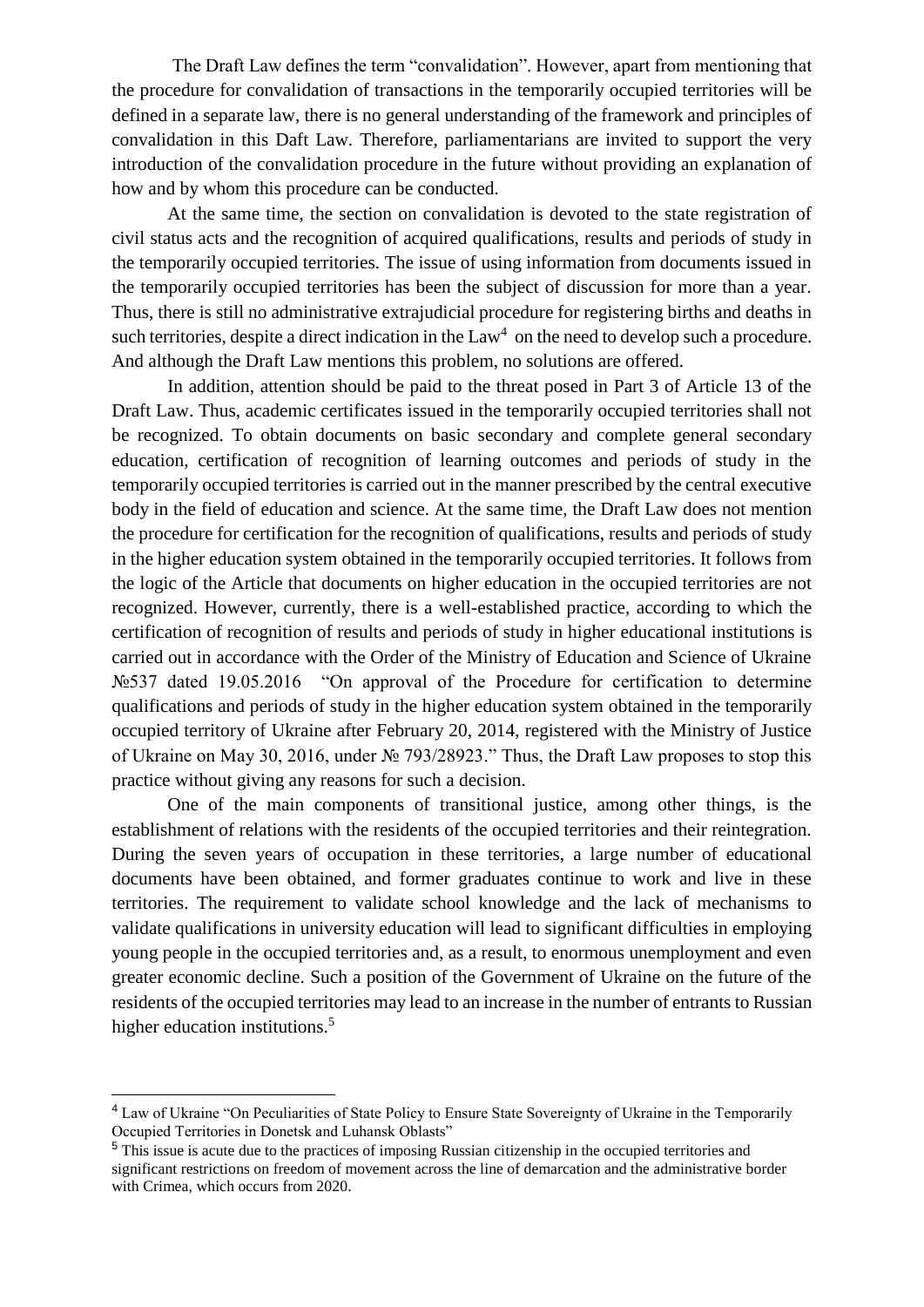Thus, the certification requirement should be limited and applied to certain subjects and disciplines studied in the occupied territories. In addition, it should be possible to obtain knowledge and skills, access to which is currently limited or absent (for example, refresher courses with optional disciplines in Ukrainian language and literature, history of Ukraine, etc.).

In addition, it should be noted that the provisions of Article 13 of the Draft Law for some reason cover only the issues of convalidation of transactions, state registration of civil status acts and the issue of non-recognition of educational documents. At the same time, many other documents have been issued in the temporarily occupied territories that are not included exclusively in these groups of documents (for example, medical documents, court decisions, etc.).

# **5. The reference in the text of the Draft Law to laws that do not yet exist violates the principle of legal certainty.**

The text of the Draft Law contains many references to laws that should establish separate procedures provided by this Draft Law. For example, Article 9 states that the specifics of amnesty and exemption from criminal liability of persons who have committed criminal offences in connection with the temporary occupation are determined by law. Article 10 states that the grounds and procedure for applying restrictions on the right to be elected in local elections and to hold office are determined by law. Article 36 of the Draft Law mentions the Law of Ukraine "On the Legal Consequences of Activities Related to the Temporary Occupation", which is also referred to in the Final and Transitional Provisions as one to be adopted.

Moreover, paragraph 3 of Section VII of the Final and Transitional Provisions contains the requirement to recognize as invalid the Law of Ukraine "On Amendments to Certain Legislative Acts of Ukraine in Connection with the Adoption of the Law of Ukraine "On the Principles of the State Policy of Transition Period", "a number of laws of Ukraine, in particular, the relevant Law, which regulates the implementation of the rights and freedoms of residents of the occupied territory of Crimea (Law of Ukraine" On Ensuring the Rights and Freedoms of Citizens and the Legal Regime in the Temporarily Occupied Territory of Ukraine"). At the same time, the Law of Ukraine "On Amendments to Certain Legislative Acts of Ukraine in Connection with the Adoption of the Law of Ukraine "On the Principles of the State Policy of Transition Period" does not yet exist, its draft has not been developed.

Despite the mentions of these laws, they have not yet been adopted or at least developed and submitted to the Verkhovna Rada of Ukraine. However, it seems that according to the logic of the drafters, together with the Draft Law 5844, all these non-existent legislative initiatives should form a system and create a certain area of Ukrainian legislation on the policy of transition period. Indeed, the Draft Law "On the Principles of the State Policy of Transition Period" is rather a political declaration and proposes certain very general directions of the actions of the State in the context of the armed conflict and in the elimination of its consequences. In essence, it is a general law, and other laws are special and should be aimed at implementing its provisions. In this case, they must be adopted simultaneously or one after the other in an extremely short time. However, it currently appears that only one Draft Law (5844) has been drafted. However, the adoption of this Draft Law alone without the adoption of other laws aimed at developing its norms and creating full-fledged mechanisms for its implementation will turn this Draft Law into a purely declarative one, and its norms will not be able to be implemented in practice.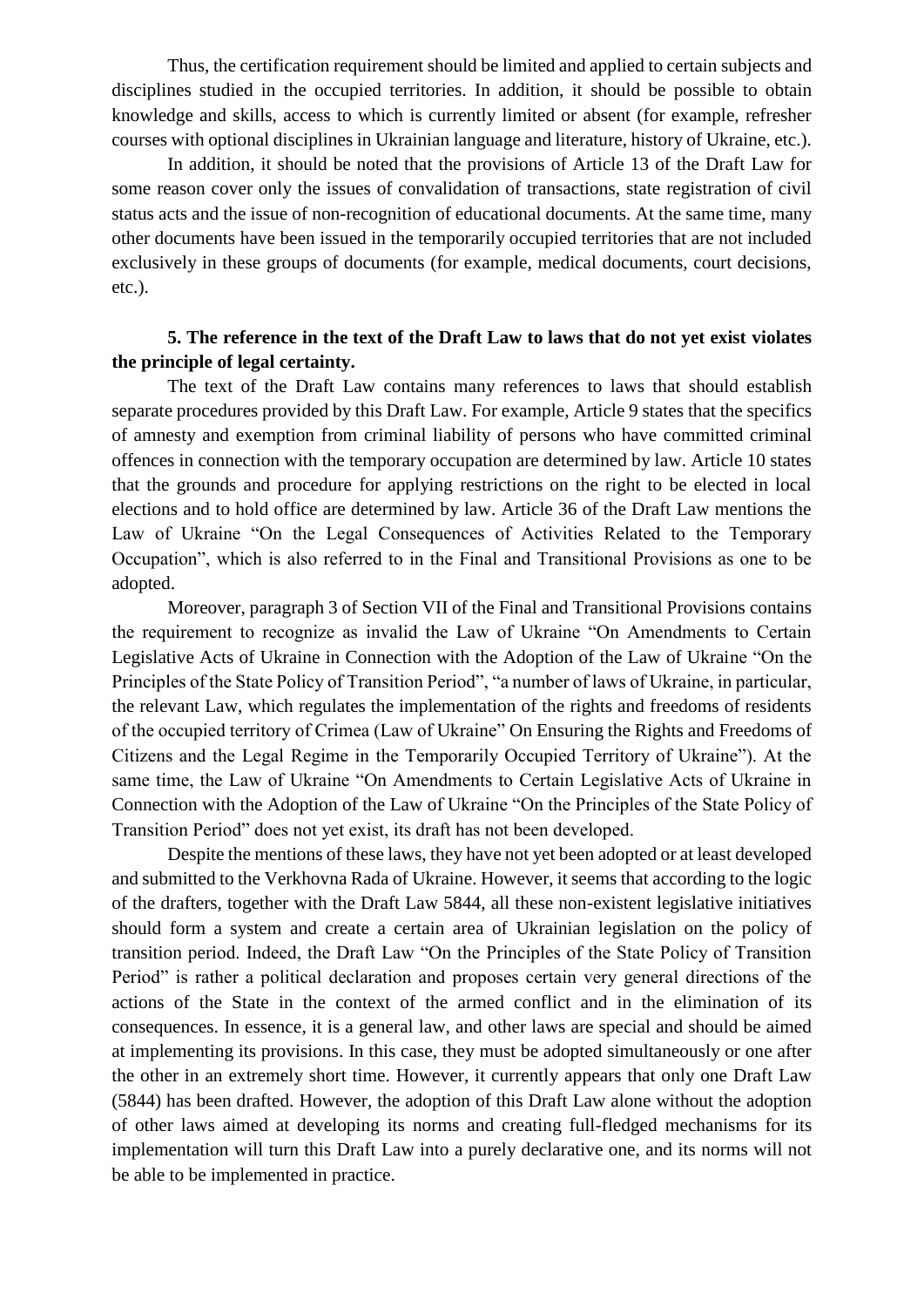**6. The Draft Law contains imperative prescriptions for phenomena and processes on which there should be a wide public discussion and dialogues, in particular, with the residents of the currently occupied territories of Ukraine.**

Thus, Article 22 of the Draft Law contains the main elements of commemorating the victims of the armed aggression of the Russian Federation against Ukraine. In addition to the fact that, as noted above, the Draft Law does not specify who can be considered victims of the armed conflict, this article defines the forms of commemoration (museum of resistance to Russian aggression against Ukraine, memorial site to commemorate victims of the armed aggression against Ukraine) and places of the establishment of museums and memorial sites (Kyiv, as well as Donetsk, Luhansk, Sevastopol and Simferopol after their deoccupation). It is not clear how the places and forms of commemoration were determined, given that these issues are very sensitive in a polarized society in a state of an ongoing armed conflict, and a broad discussion of such commemorations of the victims of the armed conflict is crucial to peacebuilding.

### **7. Revoking of normative legal acts regulating the legal status of the Autonomous Republic of Crimea and the city of Sevastopol.**

The Draft Law defines the Autonomous Republic of Crimea and the city of Sevastopol as a temporarily occupied territory, which is an integral part of the territory of Ukraine, to which the Constitution and laws of Ukraine apply. At the same time, Section VII of the Final and Transitional Provisions revokes a number of Laws of Ukraine and Resolutions of the Verkhovna Rada of Ukraine on the legal status of the Autonomous Republic of Crimea and the city of Sevastopol.

Crimea as an administrative-territorial unit has a special status of autonomy with its historical aspects and difficulties. The causal link between the status of Crimea as a part of Ukraine and the chain of establishment and activity of the authorities in Crimea has been traced by the Resolutions of the Verkhovna Rada since 1991. Therefore, the justification of the need to revoke a number of regulations, which in fact reflect the history of the Autonomous Republic of Crimea and the city of Sevastopol as full-fledged administrative-territorial units of Ukraine, is not clear.

It is important to note that the normative legal acts proposed to be revoked in the Draft Law regulate the order of activity of authorities, citizenship, the status of the Autonomous Republic of Crimea and the city of Sevastopol, etc. All these are only outlined in the Constitution of Ukraine and the Constitution of the Autonomous Republic of Crimea.

**Conclusion:** The development of the Draft Law "On the Principles of the State Policy of Transition Period" is an important step to continue the broad public debate on issues related to eliminating the consequences of the aggression of the Russian Federation against Ukraine, deoccupation and reintegration of the temporarily occupied territories of Ukraine.

At the same time, the Draft Law contains rather controversial provisions, some of which may worsen the situation with the realization of the rights and freedoms of victims of the conflict, compared to the current situation. Such issues include the proposal of the authors of the Draft Law to recognize as invalid a number of legislative acts relating to the status of the Autonomous Republic of Crimea and the city of Sevastopol. In addition, the new concepts introduced by the Draft Law need to be clarified, revised and substantially refined in order not